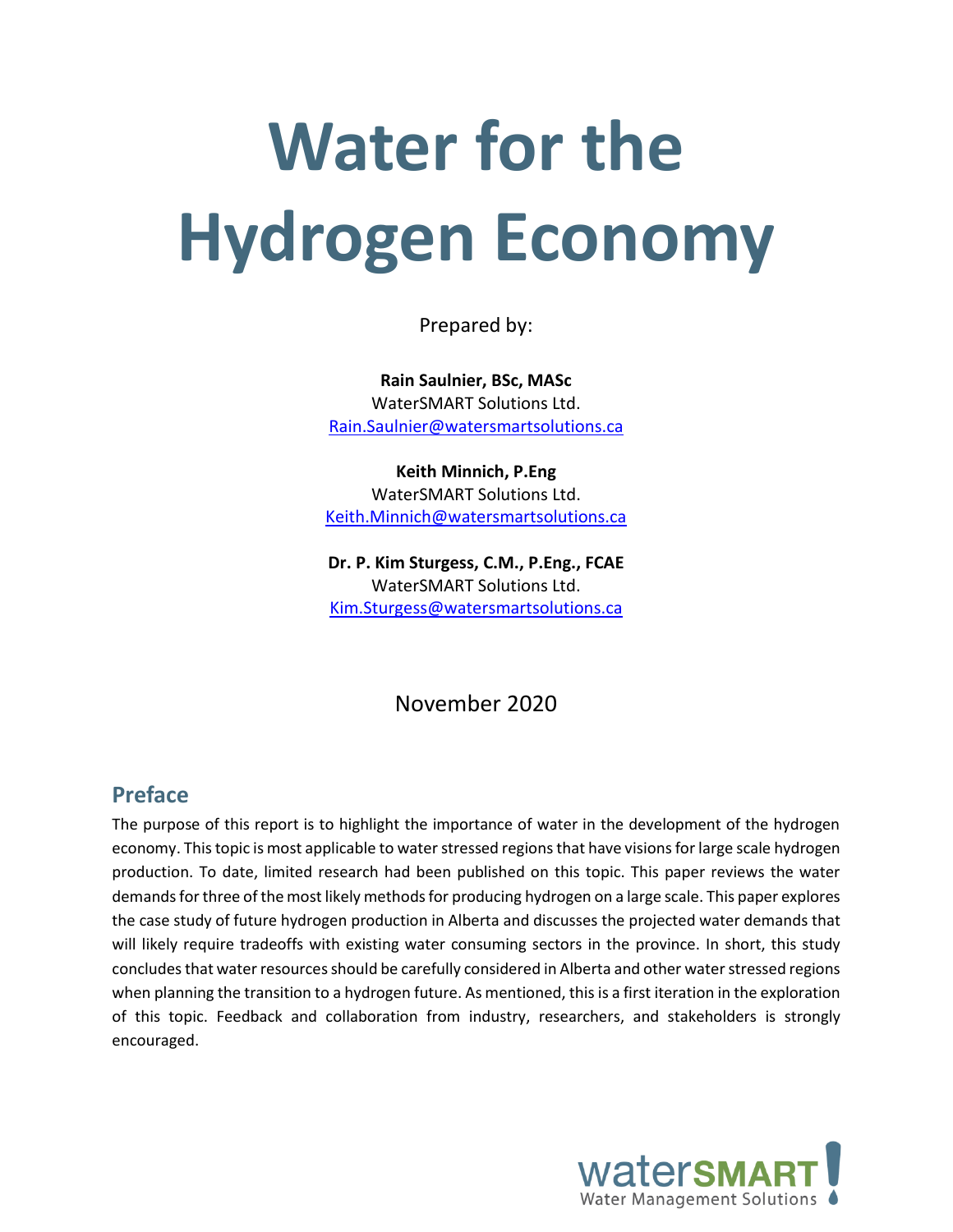## **Background**

Hydrogen is the most abundant element on earth; however, it rarely exists on its own. Fresh water is one of the most abundant naturally existing substances on earth; however, its geographic distribution is highly variable, which makes many countries, states and cities water stressed. The purpose of this paper is to begin to explore the connection between hydrogen and water as hydrogen develops as a key energy source in the transition to a low carbon economy.

The concept of using hydrogen as a replacement fuel for transportation has been around for several decades. The increased attention that hydrogen energy has received in recent years is a result of the decreased cost of renewables, as well as the increased urgency to reduce global energy emissions [1]. Hydrogen is light and produces no direct emissions of pollutants or greenhouse gases. Although hydrogen is energy dense by mass, it has always posed logistical challenges as it requires large volumes for storage and transport. Practical use of hydrogen in today's energy economy in various sectors will require continued reduction in costs through the upscaling of carbon capture storage (CCS), production facilities, electrolysis technologies and transportation infrastructure, as well as the thoughtful consideration of how reliable water sources will fuel the industry. Furthermore, the adoption of a hydrogen economy will require a coordinated effort by government, industry, and society.

## **Water use in the hydrogen economy**

## **1. What are the pathways for hydrogen production?**

Hydrogen is an energy carrier, rather than a natural energy source. Producing hydrogen requires an initial source of energy to separate hydrogen from its natural occurring chemical compounds. Once separated, hydrogen can generate useable energy through combustion, or through use in a fuel cell.

Hydrogen can be produced through several pathways (refer to Figure 1); however, there are three processes which will be reviewed for the purposes of this paper:

- **Steam methane reforming (SMR)** is the most commonly used process for hydrogen production. Steam reforming is the high temperature reaction of methane with steam (water) to produce hydrogen and carbon dioxide [2]. SMR can be combined with carbon capture storage (CCS) to reduce the emissions released into the atmosphere.
- **Autothermal reforming (ATR)** is an alternative method of producing hydrogen through a combination of SMR and partial oxidation. ATR has been recognized in this paper for its ability to capture CO2 more easily and for its relatively lower water demand. It is also expected to be simpler, more compact and cheaper than SMR [3]. However, it should be noted that ATR is still considered a developmental process as it has not been widely commercialized [4].
- **Electrolysis** is a commercially available process which uses an electric current to split water into hydrogen and oxygen [5]. Electrolysis is considered a renewable method for producing hydrogen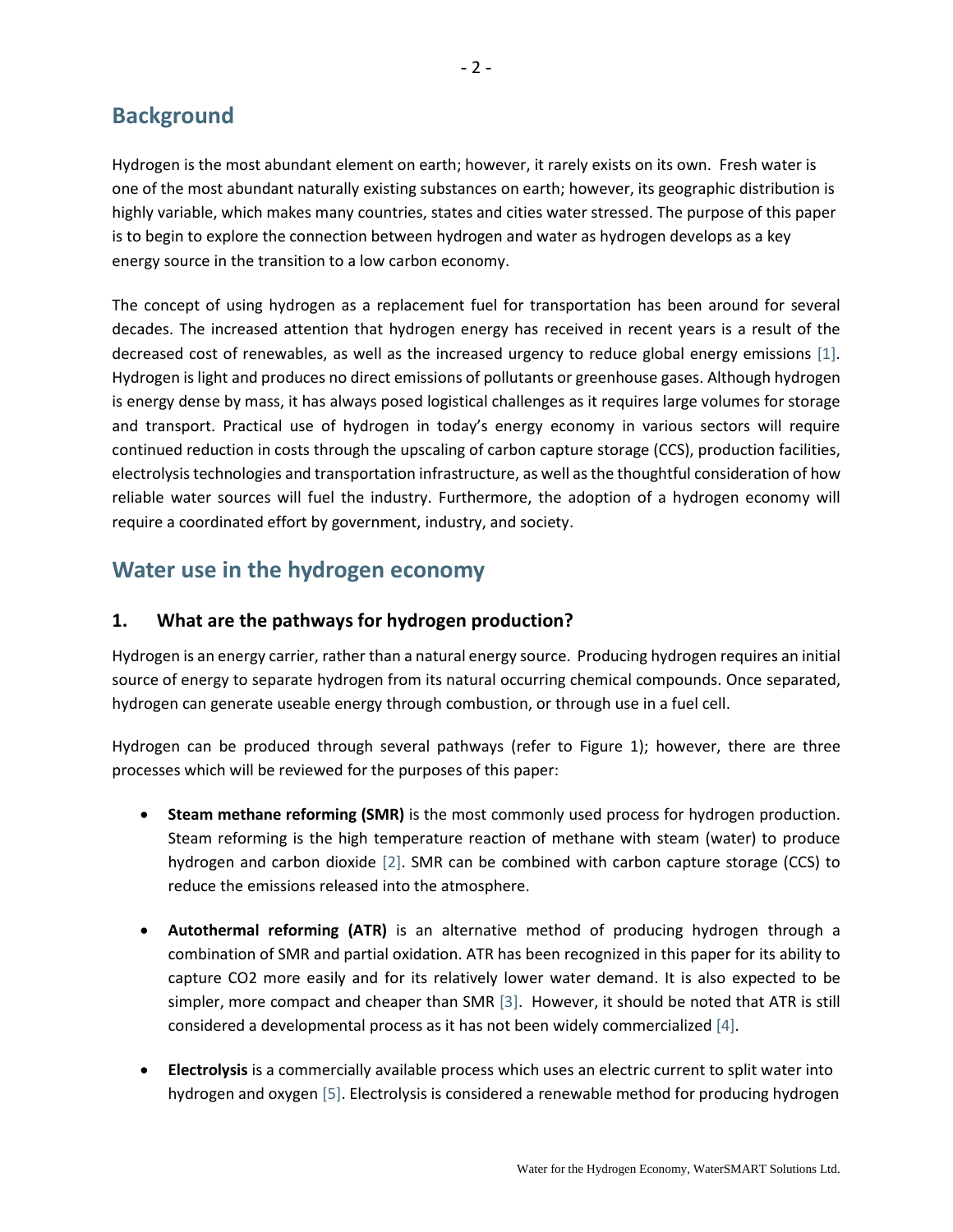

#### when combined with solar, wind, hydro, or geothermal as the source of electricity.

*Figure 1 - Pathways to hydrogen production* [6]*.*

## **2. How much water is required for hydrogen production?**

The quantity of water required for hydrogen production is dependent on the method used to produce hydrogen, as well as the way the production facility decides to manage the necessary water streams.

#### **1) Steam methane reforming**

Producing hydrogen through the process of steam reforming requires a theoretical stochiometric amount of \*4.5 L of water per kg of hydrogen.

- Steam reforming:  $CH4 + H2O \rightarrow CO + 3H2$
- Water gas shift:  $CO + H2O \rightarrow CO2 + H2$
- Overall: CH4 + 2H2O  $\rightarrow$  CO2 + 4H2

**\*Steam generation and system cooling:** Please note that this is the theoretical stoichiometric mass consumed in the chemical reaction. The process of steam reforming will also require significant water for steam production and system cooling [7]. The steam reforming processes release a large amount of energy, and how this energy is managed impacts water consumption. Processes that generate steam for other uses can at least double the water consumption. There is a large amount of heat rejection, and the options for heat rejection include dry coolers, wet cooling towers, and once through cooling. The selection of the heat rejection process determines if there is water consumption, as in a wet cooling tower, or cooling water withdrawal and return for once through cooling. There will also be a wastewater stream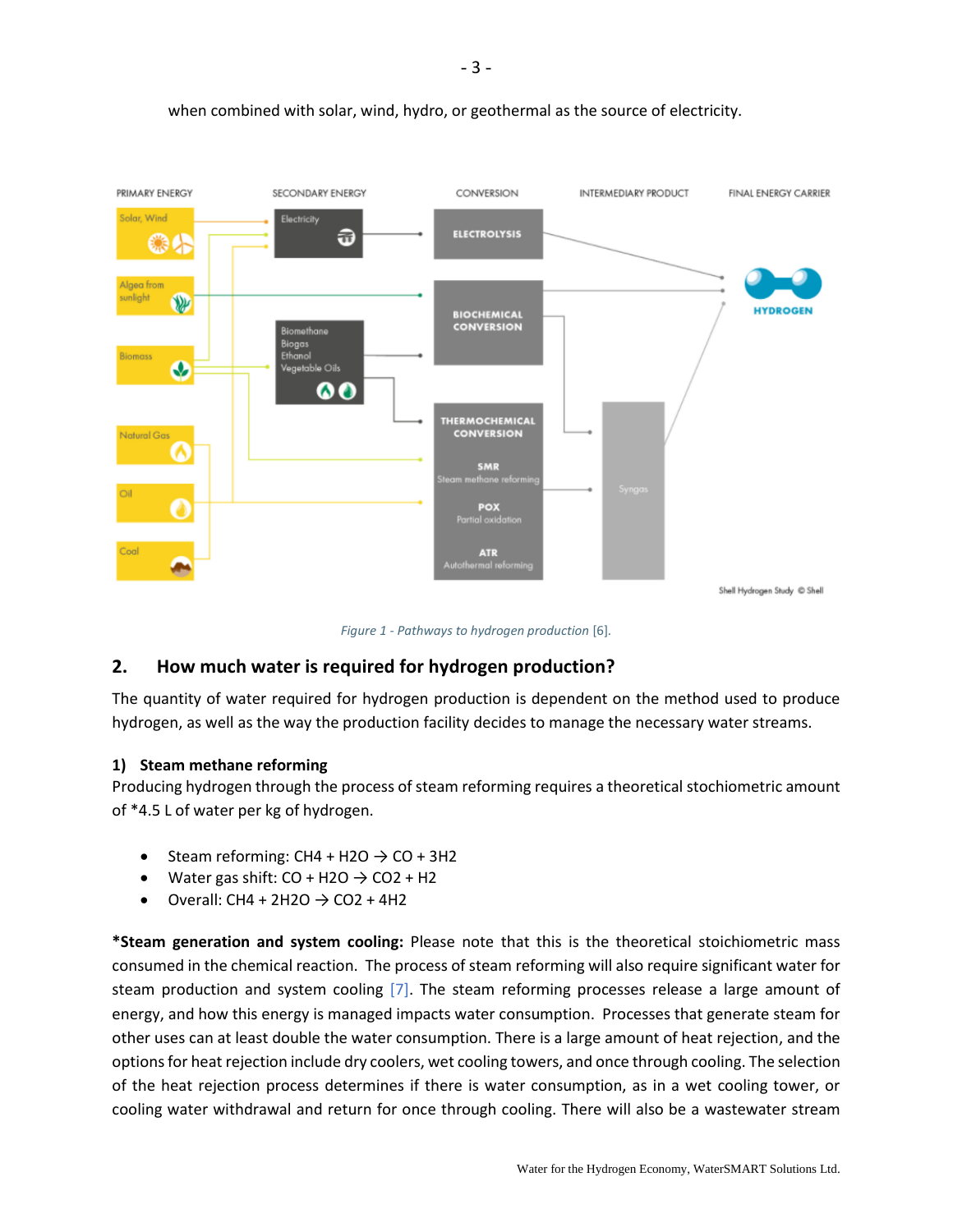that must be managed.

**Case study:** Linde Engineering is a large-scale hydrogen producer that uses the steam reforming method. Extracting operational data from their facility report allows us to infer different water demands based on assumptions of how they manage their water  $[8]$ .

- **Stochiometric demand:** Although the stoichiometric ratio of water to hydrogen is 4.5, Linde reports that a ratio of 5.85 L H2O / kg H2 is required for their process.
- **Steam demand:** 7.35 L H2O / kg H2 is required for excess steam production. Depending on what percentage of this steam is allowed to return to the atmosphere versus what percentage can be condensed and recycled will greatly impact the overall water consumption of the facility.
- **System cooling demand:** 38.0 L H2O / kg H2 is required for system cooling. Although it is not expected that this water is "consumed," it is important to note that it is required for plant operation.

**Conclusion:** Based on the Linde facility data, we can infer that water consumed in hydrogen production ranges from 5.85-13.2 L H20 / kg H2. Additional wastewater would also be expected to be generated in the process, but this is not described in the report by Linde.

#### **2) Autothermal reforming**

Autothermal reforming is a developmental process for producing hydrogen. The process uses the best features of partial oxidation and SMR [9]. The primary benefit of ATR is that it releases CO2 in a concentrated stream, which allows for easier application of carbon sequestration.

Producing hydrogen through the process of ATR requires less heat and water than SMR to drive the reaction. Extrapolation from the [Johnson Matthey](https://matthey.com/en/products-and-services/chemical-processes/core-technologies/reforming) process estimates 31,000 L/hr of demineralized water is required to produce 6,000 kg/hr of hydrogen [10]. Assuming a 70% efficiency coefficient for the use of water in the process, and production of demineralized water, the total water demand will be equivalent to ~7.4 L H2O / kg H2.

#### **3) Electrolysis**

Producing hydrogen through the process of electrolysis theoretically requires 9 L of water per kg of hydrogen based on the stoichiometric values. [11].

- $2H2O \rightarrow O2 + 4H^{+} + 4e^{-}$
- $\bullet$  4H<sup>+</sup> + 4e<sup> $\rightarrow$ </sup> 2H2
- Overall:  $2H2O \to O2 + 2H2$  [12]

However, most commercial electrolysis units on the market today advertise that they require between 10 and 11 L of deionized water per kg of hydrogen produced. Commercial electrolyzer units with published water demands are listed in Table 1. Other companies with commercial electrolyzer units who do not have publicly available water demands include [PROTON,](https://www.protononsite.com/sites/default/files/2016-10/pd-0600-0115_rev_a%20%281%29.pdf) [McPhy,](https://mcphy.com/en/equipment-services/electrolyzers/?cn-reloaded=1) and [Nel.](https://nelhydrogen.com/product/m-series-3/) Note that additional water would be required depending on the process of converting surface/tap water to deionized (DI) water.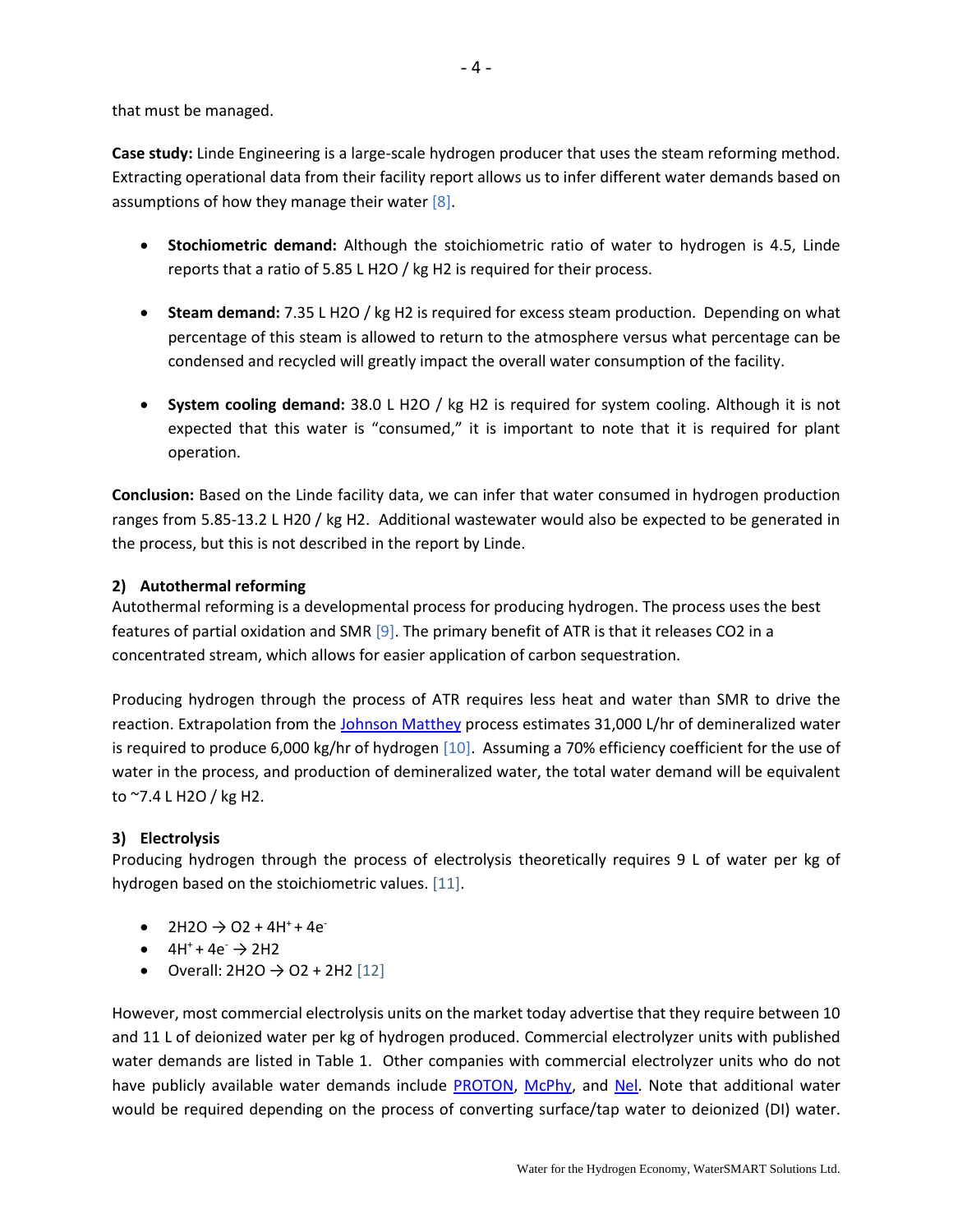Additional water will also be required for system cooling. HYRDOGENICS' PEM electrolyzer requires **15.5 L of tap water per kg of H2** [13]. A schematic of the electrolysis process is included in Appendix A.

| <b>Commercial Unit</b>               | Water demand (DI water/kg H2) |  |  |  |  |  |
|--------------------------------------|-------------------------------|--|--|--|--|--|
| SIEMENS SILZER 300                   | 10 L                          |  |  |  |  |  |
| <b>HYDROGENICS HYLZER</b>            | 11.1 <sub>l</sub>             |  |  |  |  |  |
| <b>CHE Hydrogen Generation Plant</b> | 11 1 1                        |  |  |  |  |  |

*Table 1 - Water demands of commercially available electrolysers.*

#### **4) Emerging options for hydrogen production**

Steam methane reforming, autothermal reforming and electrolysis were reviewed in this paper as these are the most likely options to be pursued to scale in Alberta. However, there are several processes for producing hydrogen that were not reviewed in detail in this paper. There are also processes that link together several technologies that may reduce water consumption. Each method will have its own associated water and feedstock demands. Likewise, each process will have its own associated challenges and costs. The authors will continue to monitor developments and update as information arises.

#### **3. What is the current and projected cost of hydrogen production?**

The cost of hydrogen production varies depending on a number of factors including production logistics (e.g. the scale of the production facility, storage and transportation costs, purpose of use, etc.), and the type of energy source used to convert electricity to hydrogen. Costs are also continuing to decrease as the efficiency of electrolyzers improves. The average low cost of hydrogen (LCOH) produced from various renewable and fossil fuel energy sources is shown below in Figure 2 [14]. The cost of sourcing water for a hydrogen facility may vary, and in some cases water shortages may make some projects logistically challenging, resulting in additional costs. Future projections predict decreasing costs of renewable hydrogen production using electrolysis, and stable costs of hydrogen production using fossil fuels and CCS through 2050 (Figure 3).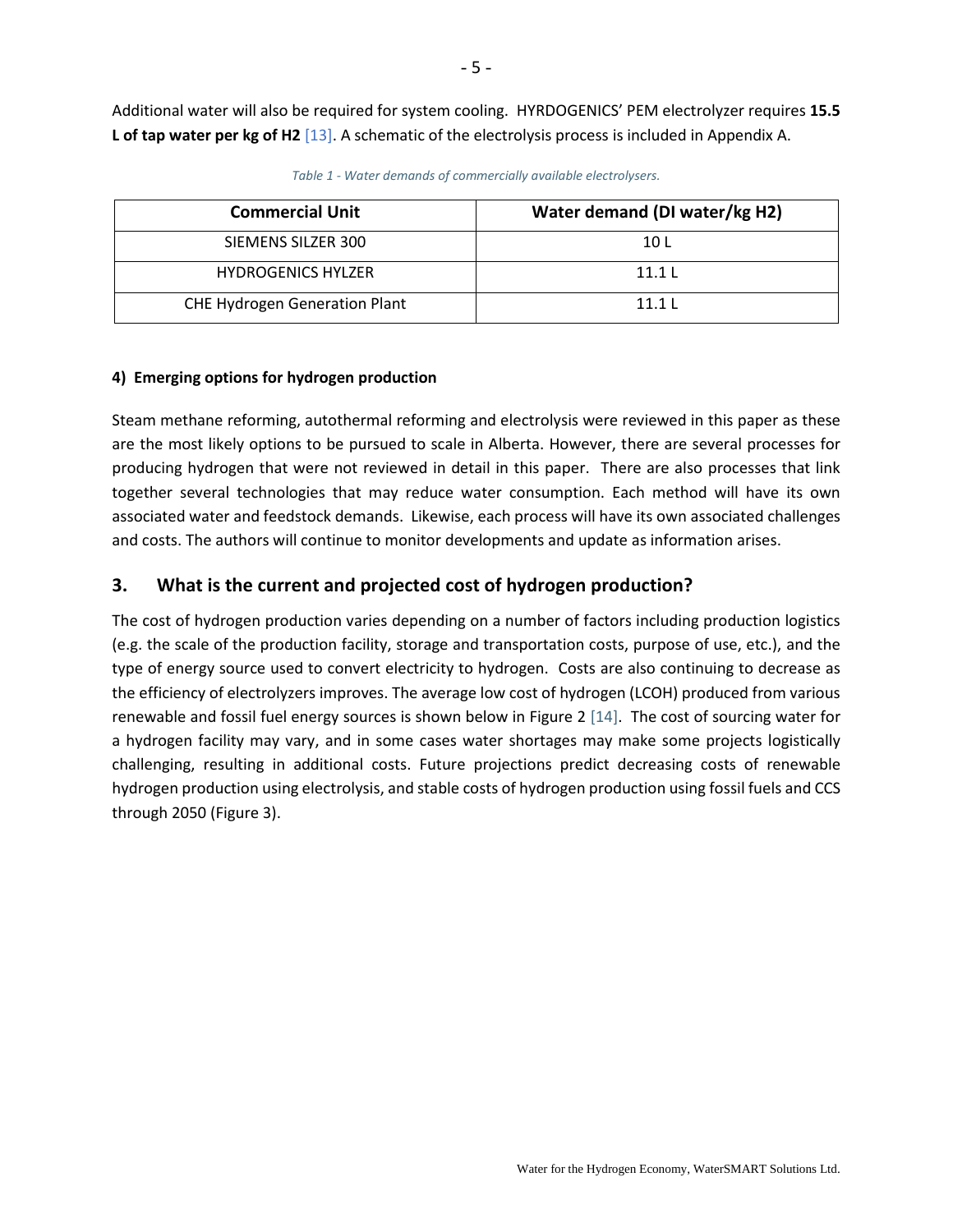

*Figure 2 - Cost of hydrogen production from fossils fuels and renewable energy sources.*

## **4. How much water and hydrogen would be required to replace 20% of the natural gas produced in Alberta?**

Approximately 65% of Canada's total natural gas production is based in Alberta (297.3 million m<sup>3</sup>/day) [15]. In 2019, 46% of Alberta's production was consumed within Alberta [16]. If 20% of Alberta's natural gas consumption was replaced by hydrogen on an equivalent energy basis, approximately 8.62 Kt of H2/day would be required. For electrolysis, assuming a ratio of 15.5 L of water per kg of H2, 134,000  $m<sup>3</sup>$ of water would be required per day (sample calculations in Appendix B). For SMR, assuming a plant designed to use 13.2 L H20 /kg H2, 114,000  $m<sup>3</sup>$  of water would be required per day. By comparison, about 740,000 m<sup>3</sup> of water is consumed per day in Alberta in the oil and gas industry, and 66,750 m<sup>3</sup> of water is consumed per day by the City of Calgary; this value assumes 85% of municipal water withdrawals are treated and returned to the river [12].

Figures 3 and 4 provide context for how much water would be consumed in hydrogen production under various scenarios and technologies. Figure 3 shows the total consumptive use of water in Alberta today, and Figure 4 shows the potential consumptive use for various hydrogen production technologies and under various scenarios for provincial penetration and export.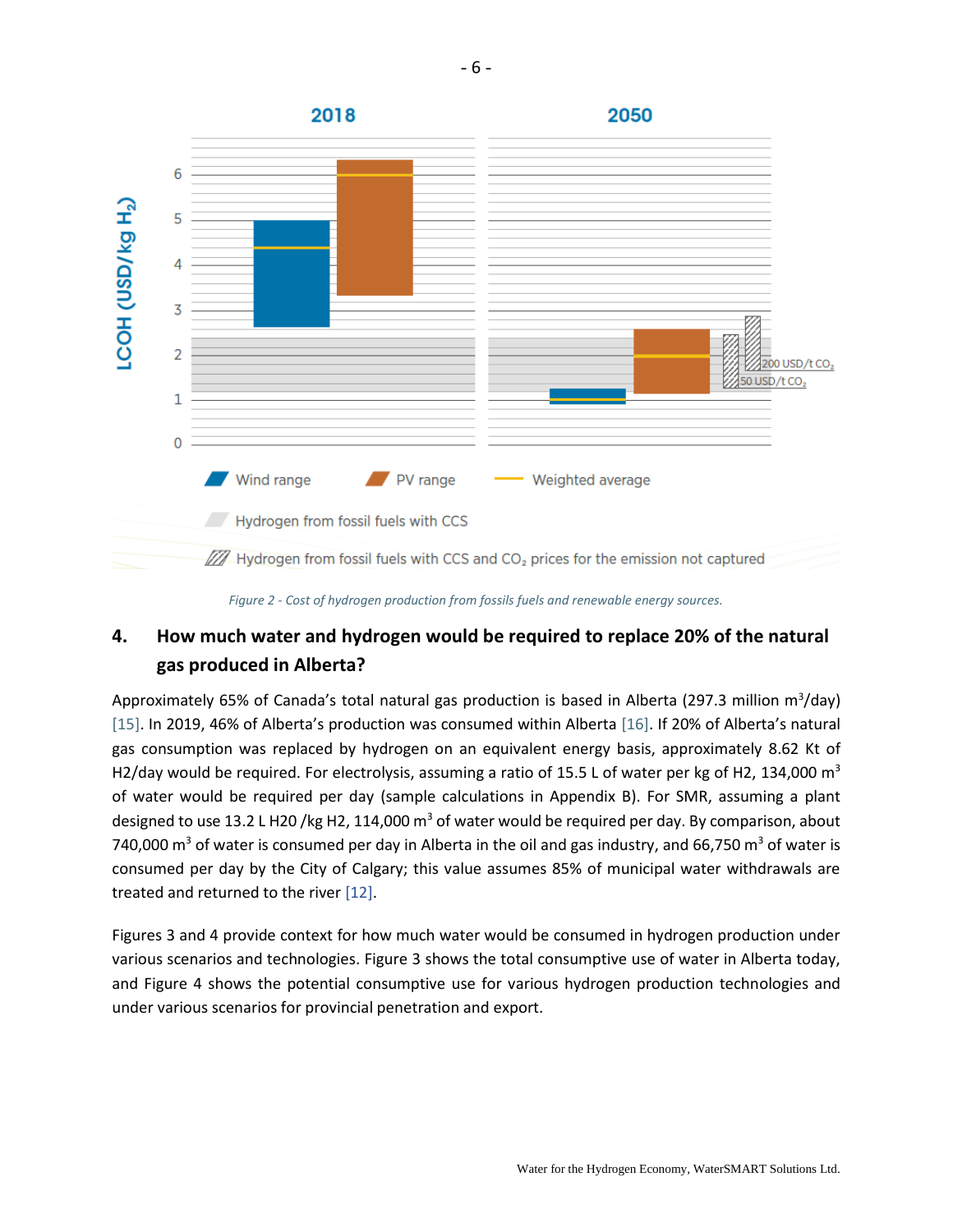

*Figure 3 – Current annual water consumption in Alberta by industry* [17]*.*



#### *Figure 4 - Annual water consumption in Alberta, including projected demands for hydrogen production.*

In short, the numbers are significant compared to the current industrial, municipal and petroleum consumptive uses in Alberta. It is important to understand how much these other consumptive uses will be reduced due to the conversion to a hydrogen based economy. This will be the subject of additional research and future reporting.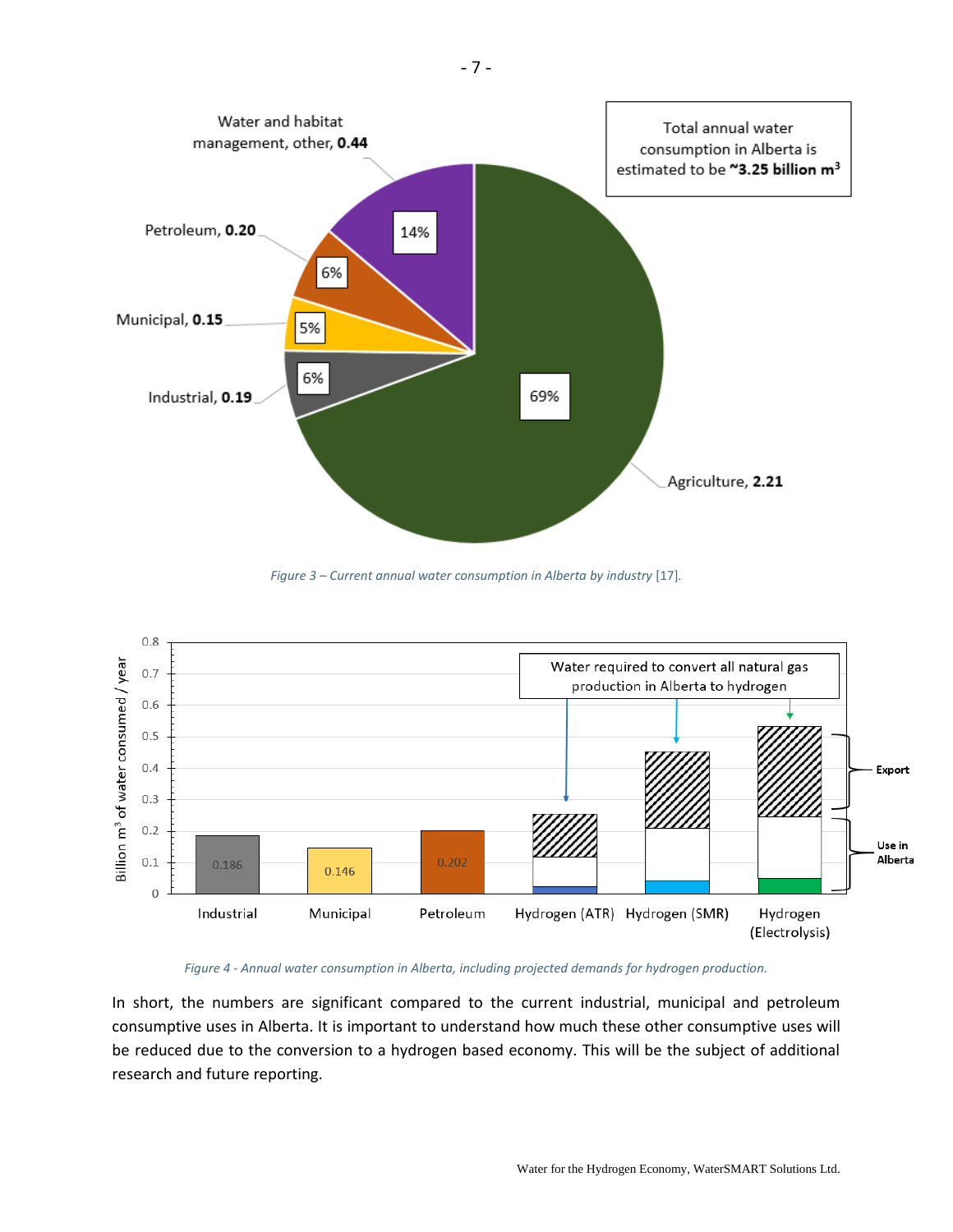#### **5. Conclusions and context for Alberta**

Water governance in Alberta is based on the 1999 Water Act [18] and the Water for Life Strategy [19], adopted in 2003. The Water Act prescribes how water licences are to be issued and reported on, as well as the processes for licence transfers and allocations. The Act also clearly states that there is to be no movement of water across watershed boundaries, that is between basins, unless approved by Cabinet. Therefore, water cannot be moved from a water rich basin to a water stressed basin.

The Water for Life strategy lays out the three key priorities for water in the province:

- Safe, secure drinking water for all *(i.e. Municipal use)*
- Healthy aquatic ecosystems *(i.e. environmental protection)*
- Water for a sustainable economy *(i.e. all other uses for agriculture, energy, resource development, industry)*

The current provincial policy direction indicates that agriculture is a key investment priority, and agriculture consumes 67% of freshwater in the province as shown in Figure 3. That means that hydrogen production will be competing for water with other sources of energy production, resource development and industrial development.

In addition, water supply and demand varies regionally across Alberta. In certain parts of the province, specifically the South Saskatchewan River basin, surface water availability has been stressed by climate and by increased use to the point that the basin has been closed for new surface water licences since 2007. Figure 5 shows where water is available for licensing across Alberta. Based on these projected demands of water for the production of hydrogen, water availability in Alberta will need to be carefully considered when planning the transition to a hydrogen future. For example, it would be difficult to envision a large hydrogen production facility being approved in the South Saskatchewan River basin, although there is some potential for facilities in the Red Deer basin. The North Saskatchewan River basin can support growth in hydrogen production, but this may be restricted in some reaches of the river, particularly downstream of Edmonton. The Athabasca, Beaver, Peace, Slave, and Hay River basins are all able to support significant growth unconstrained by the availability of water, except in specific tributaries (e.g. the Wapiti River in the Peace River basin).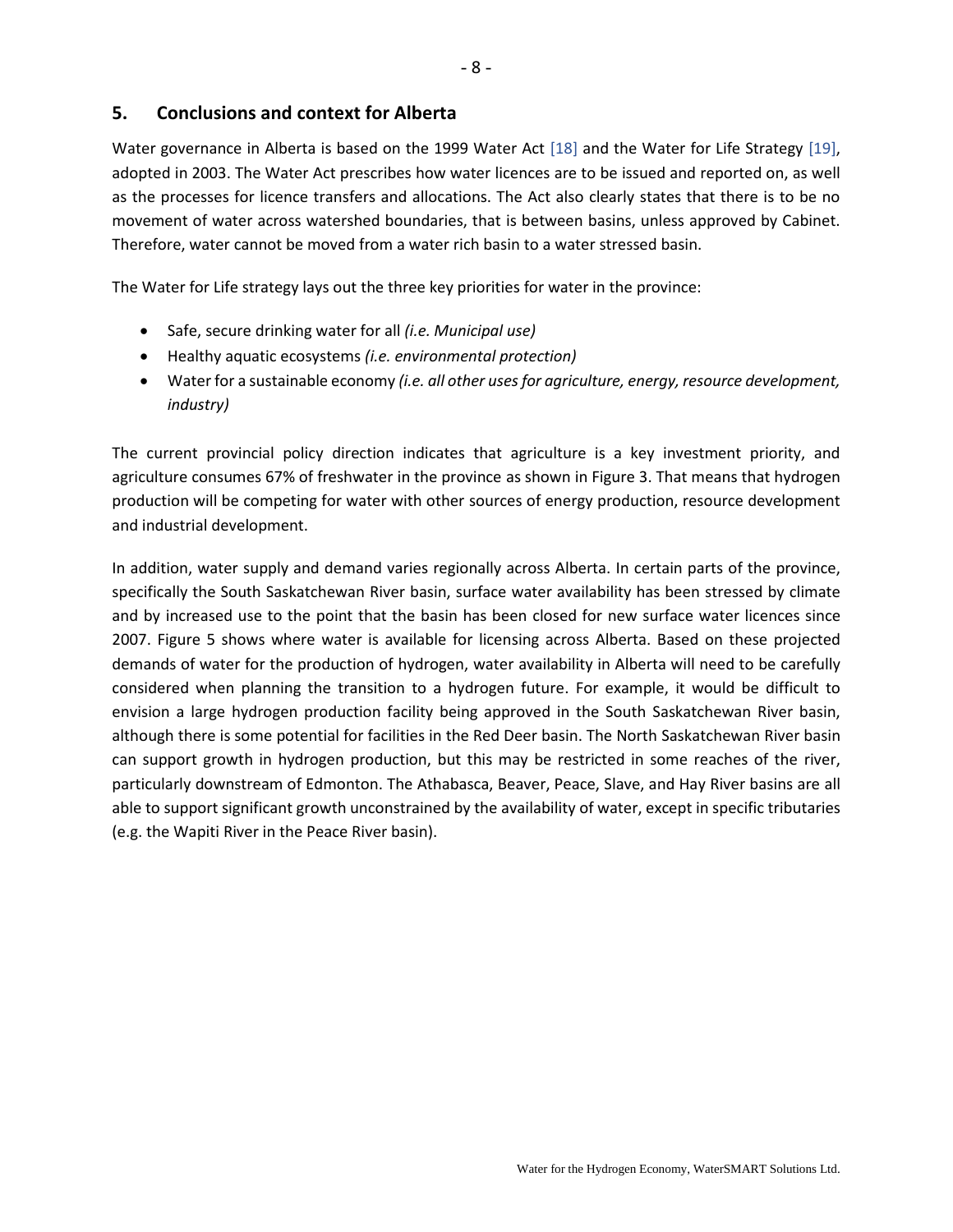

*Figure 5 - Water availability in Alberta.*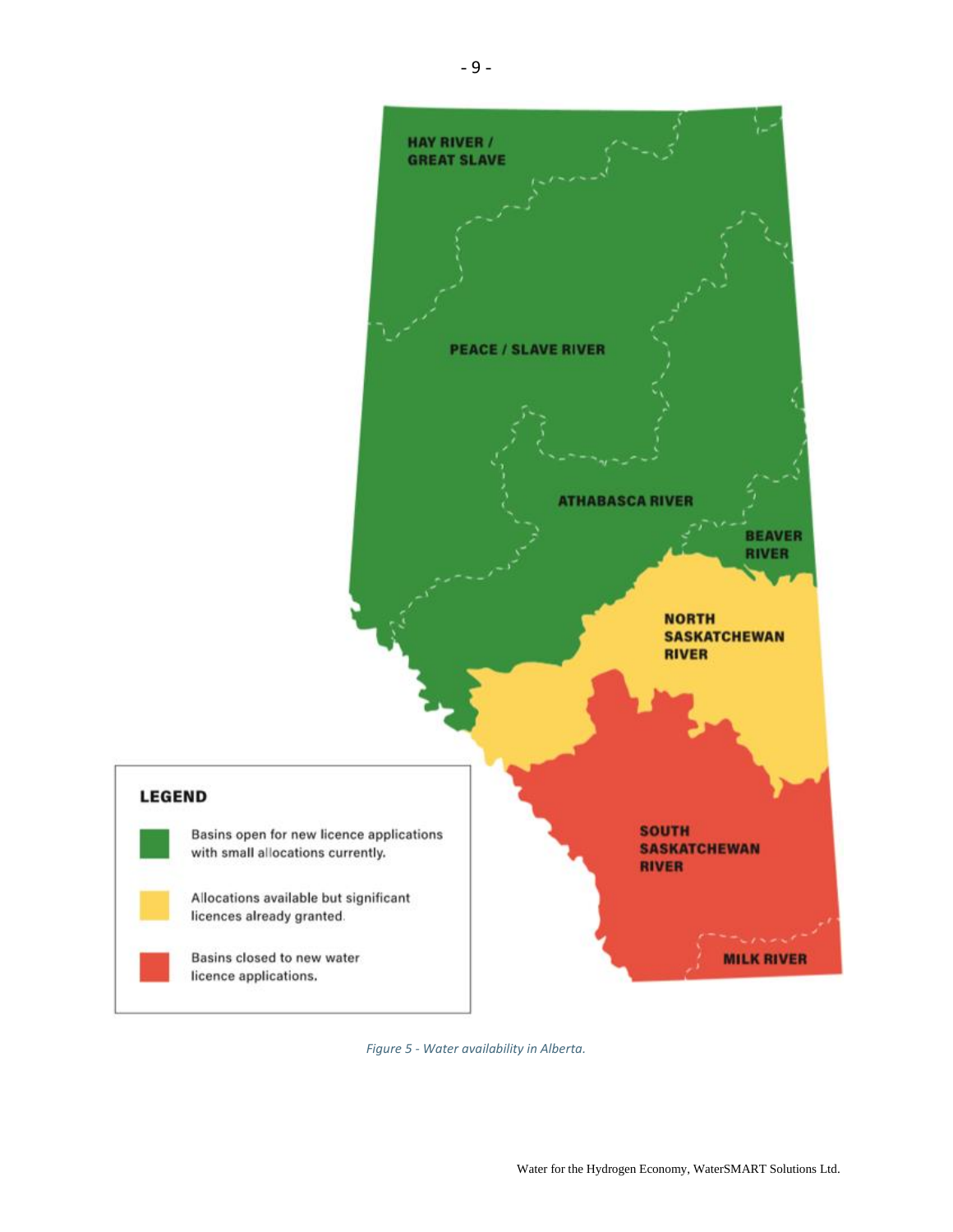## **Summary**

Hydrogen has the potential to significantly progress our transition to a lower carbon economy. Many experts believe that the development of a hydrogen economy will be a critical requirement to ensure Canada meets its goal of achieving net-zero emissions by 2050. However, there are still many logistical hurdles remaining to develop hydrogen infrastructure to the scale required to make its production economical, and to have a significant impact on the national reduction of emissions. One of the less obvious hurdles will be the water consumption required for hydrogen production. This paper reviewed three of the most likely methods for large scale hydrogen production (electrolysis, SMR and ATR) and the associated water consumption. The results of this water consumption analysis showed that water could be a limiting factor in the transition to a hydrogen future, depending on where the hydrogen is produced and how much existing consumption is reduced by converting current energy use to equivalent hydrogen energy.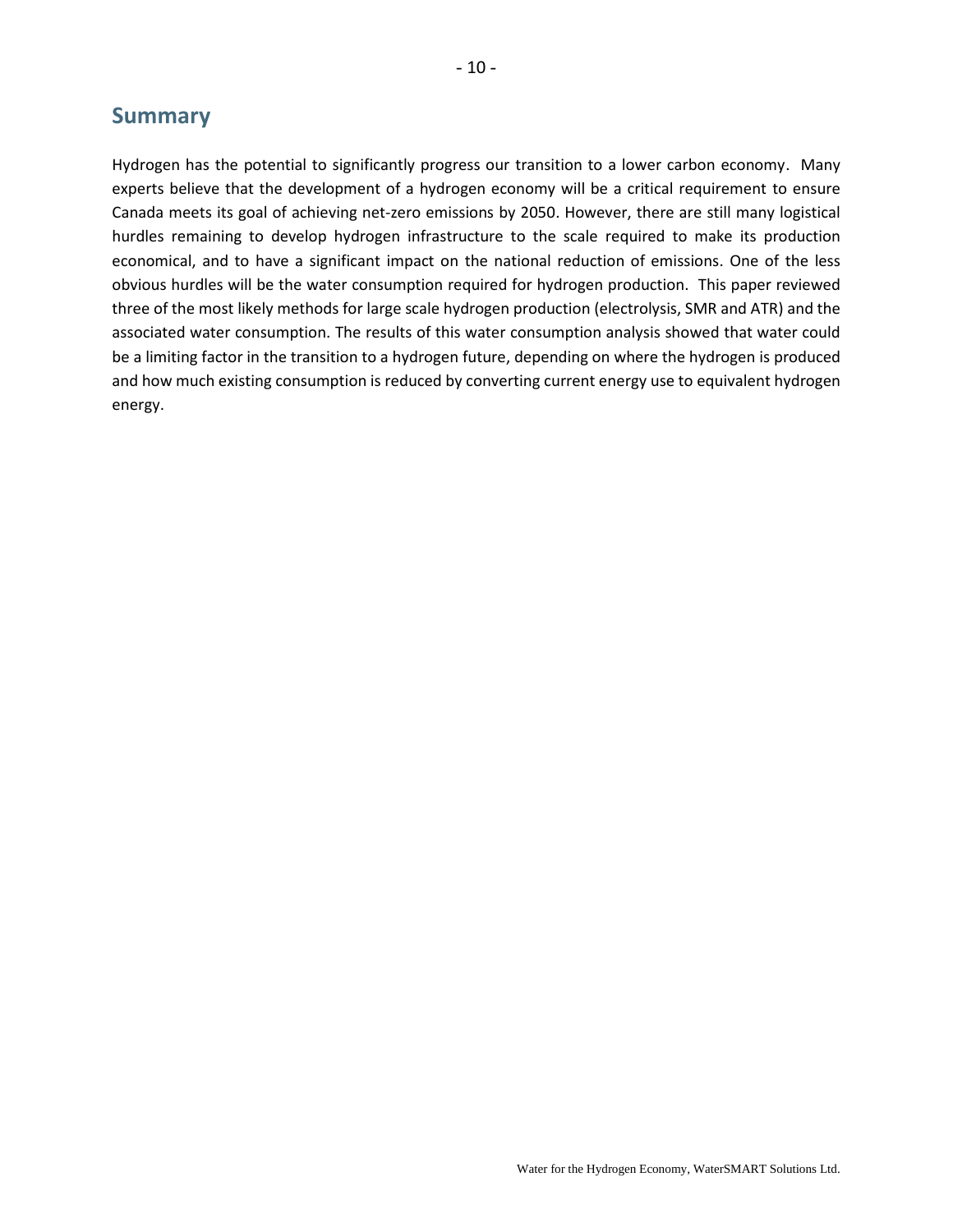## **References**

- [1] I. E. A. (IEA), "The Future of Hydrogen," 2020. [Online]. Available: https://www.iea.org/reports/the-futureof-hydrogen.
- [2] U. D. o. Energy, "Hydrogen Production: Natural Gas Reforming," 2020. [Online]. Available: https://www.energy.gov/eere/fuelcells/hydrogen-production-natural-gas-reforming.
- [3] D. J. M. Ogden, "Review of small stationary reformers for hydrogen production".
- [4] C. K. a. A. M. Efstathiou, "Hydrogen Production Technologies: Current State and Future Developments," Hindawi Publishing Corporation.
- [5] U. D. o. Energy, "Hydrogen Production: Electrolysis," 2020. [Online]. Available: https://www.energy.gov/eere/fuelcells/hydrogen-production-electrolysis.
- [6] H. Europe, "Hydrogen Production," 2017. [Online]. Available: https://hydrogeneurope.eu/hydrogenproduction-0.
- [7] T. J. S. D.-V. N. V. T. S. P. C. R. e. a. Doan Pham Minh, "Hydrogen production from biogas reforming: an overview of steam reforming, dry reforming, dual reforming, and tri-reforming of methane," 2017.
- [8] L. Engineering, "Hydrogen".
- [9] D. J. M. Ogden, "Review of small stationary reformers for hydrogen production," 2002.
- [10] J. Matthey, "JM autothermal reforming LCH process flow diagram".
- [11] C. E. Partnership, "Hydrogen production and storage," [Online]. Available: https://cleanenergypartnership.de/en/faq/hydrogen-production-and-storage/.
- [12] C. o. Calgary, "City of Calgary Water Efficiency," 2020. [Online]. Available: https://www.calgary.ca/uep/water/water-conservation/water-efficiencystrategy.html#:~:text=Calgary's%20Water%20Use,- Calgarians%20have%20been&text=In%202019%2C%20our%20total%20per,our%20target%20of%20350%2 0LPCD..
- [13] HYDROGENICS, "Renewable Hydrogen Solutions," 2018. [Online]. Available: https://www.hydrogenics.com/technology-resources/hydrogen-technology/electrolysis/.
- [14] I. R. E. A. (IRENA), "Hydrogen: A renewable energy prespective," 2019.
- [15] C. E. Regulator, "Provincial and Territorial Energy Profiles Alberta," 24 June 2020. [Online]. Available: https://www.cer-rec.gc.ca/nrg/ntgrtd/mrkt/nrgsstmprfls/ab-eng.html?=undefined&wbdisable=true.
- [16] A. E. R. (AER), "Alberta Energy Annual Report 2019-2020," AER, 2020.
- [17] A. E. D. A. (AEDA), "Sustainable Water Management and Economic Development in Alberta," 2007.
- [18] P. o. Alberta, "Water Act," 1999. [Online]. Available: https://www.qp.alberta.ca/documents/Acts/w03.pdf.
- [19] G. o. Alberta, "Water for life Alberta's strategy for sustainability," 2003. [Online]. Available: https://open.alberta.ca/dataset/77189444-7456-47f7-944c-085272b1a79c/resource/17c41dc3-1692-4cf9 b931-2892c57a62b1/download/2003-water-life-albertas-strategy-sustainability-november-2003.pdf.
- [20] O. Schmidt, "Future cost and performance of water electrolysis: An expert elicitation study," ScienceDirect, 2017.
- [21] A. A.-D. G. A. Andi Mehmeti, "Life Cycle Assessment and Water Footprint of Hydrogen Production Methods: From Conventional to Emerging Technologies," 2018.
- [22] teknopoli, "Gas Density, Molecular Weight and Density," [Online]. Available: http://www.teknopoli.com/PDF/Gas\_Density\_Table.pdf.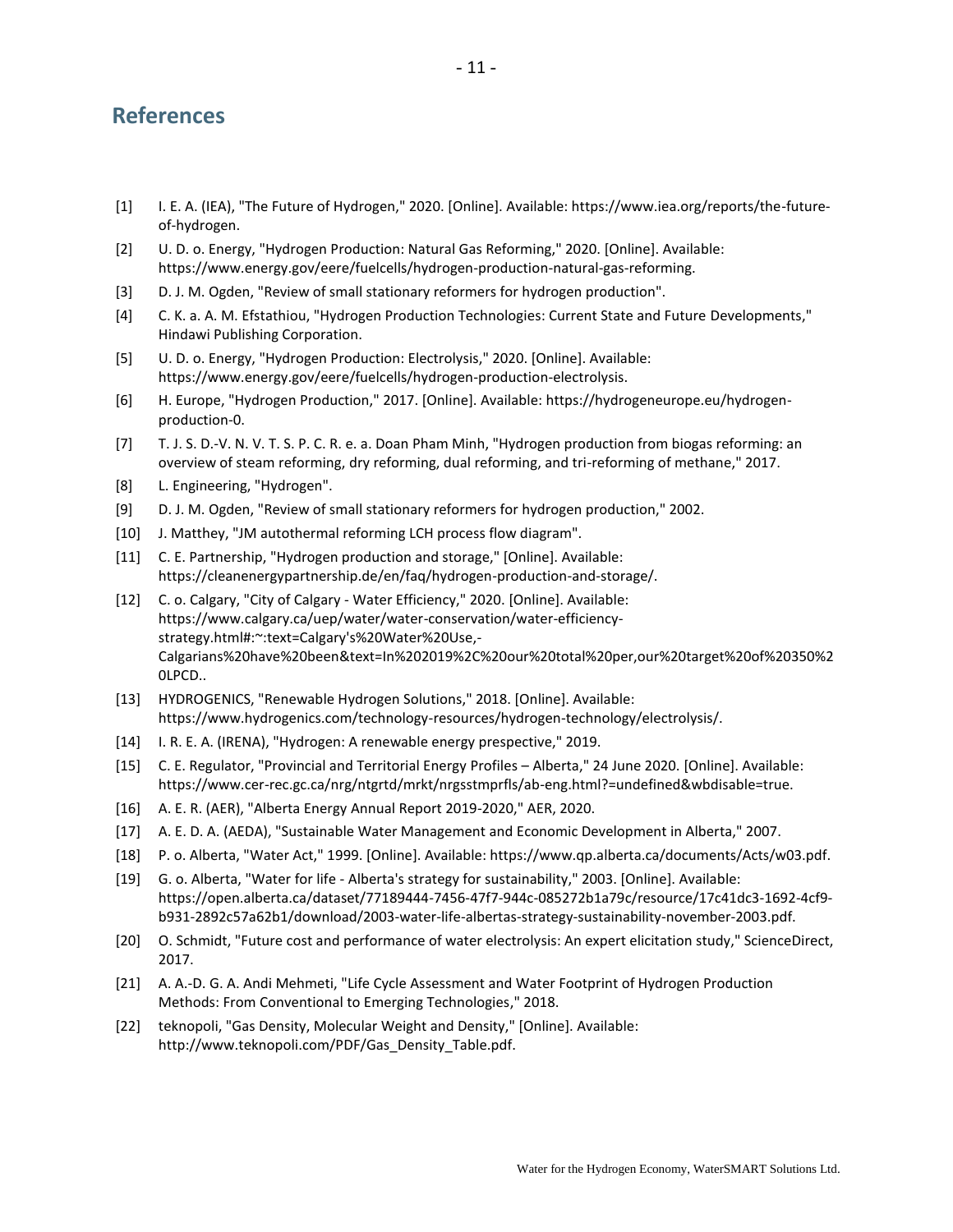# **Appendix A**

#### **How does the process of electrolysis work to produce hydrogen from water?**

Similar to fuels cells, electrolyzers consist of an anode and a cathode separated by and electrolyte. Different electrolyzers function in slightly different ways, mainly due to the different type of electrolyte material involved. Existing electrolyzer technologies include alkaline electrolyzers (AEC), proton exchange, or polymer electrolyte membrane electrolyzers (PEM) and solid oxide electrolyzers (SOEC). A study which reviewed the opinions of ten hydrogen exports from both industry and academia found that AEC is currently the most widely used technology; however, they expect PEM to be the industry leading technology by 2030 [20]. An example of the reaction taking place in a (PEM) electrolyzer is shown in Figure 1 [5, 21].